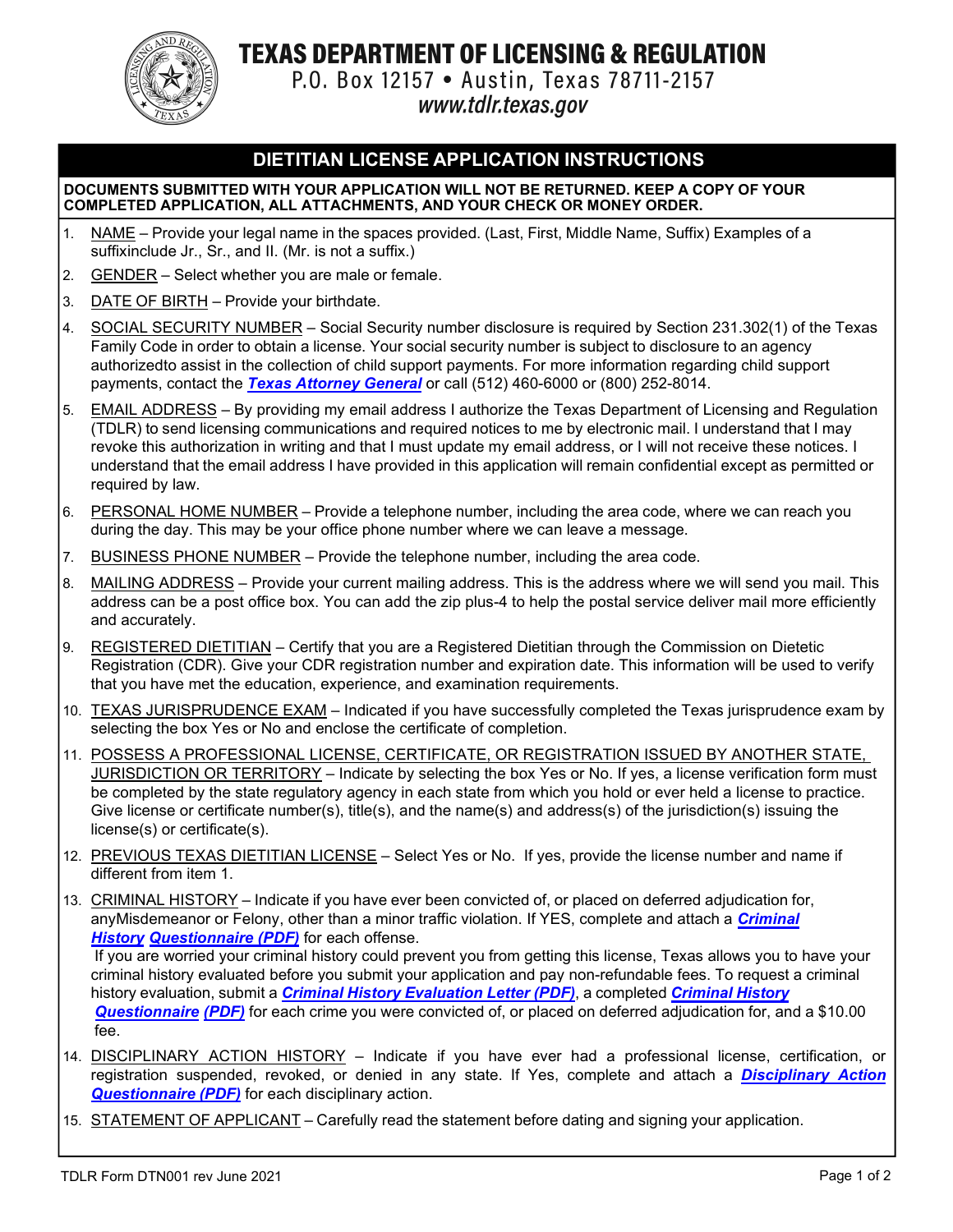### **APPLICATION [INFORMATION](https://www.tdlr.texas.gov/misc/militarysupplemental.pdf) FOR MILITARY SERVICE MEMBERS, MILITARY VETERANS AND MILITARY**

**SPOUSES** The Texas Department of [Licensing and Regulation recognizes the contributions of](https://www.tdlr.texas.gov/misc/militarysupplemental.pdf) our active duty military service members, their spouses, and veterans. If you want to use one of the licensing options available to military service members, military veterans and military spouses, please complete the *[Military Ser](https://www.tdlr.texas.gov/misc/militarysupplemental.pdf)[vice Member, Military Veteran](https://www.tdlr.texas.gov/military/) or [Milita](https://www.tdlr.texas.gov/military/)ry Spouse Supplemental Application (PDF)* and attach it with your license application.

If you have additional questions about qualifications, training or experience requirements relating to occupation licensing for military service members, military veterans or military spouses please go to the *TDLR Military [Information](https://www.tdlr.texas.gov/military/) web page.* 

## **SEND YOUR COMPLETED APPLICATION AND REQUIRED DOCUMENTS TO:**

Texas Department of Licensing and Regulation P.O. Box 12157 Austin, TX 78711-2157

Documents submitted with your application will not be returned. Keep a copy of your completed application, all attachments, and you check or money order. Do not send cash.

For additional information and questions, please visit the *TDLR [website](https://www.tdlr.texas.gov/)*. You can request assistance or submit required attachments via *[TDLR webform](https://www.tdlr.texas.gov/help/)* or fax (512) 463-9468. You may contact Customer Service Representatives by calling (800) 803-9202 (in state only) or (512) 463-6599; Relay Texas -TDD (800) 735-2989. Customer Service Representatives are available Monday through Friday from 7:00 a.m. until 6:00 p.m. Central Time (excluding holidays).

#### **TDLR Public Information Act Policy:**

This document is subject to the Texas Public Information Act. With certain exceptions, information in this document may be made available to the public. For more information, view the *TDLR Public [Information](https://www.tdlr.texas.gov/disclaimer.htm#PublicInfoPolicy) Act Policy*.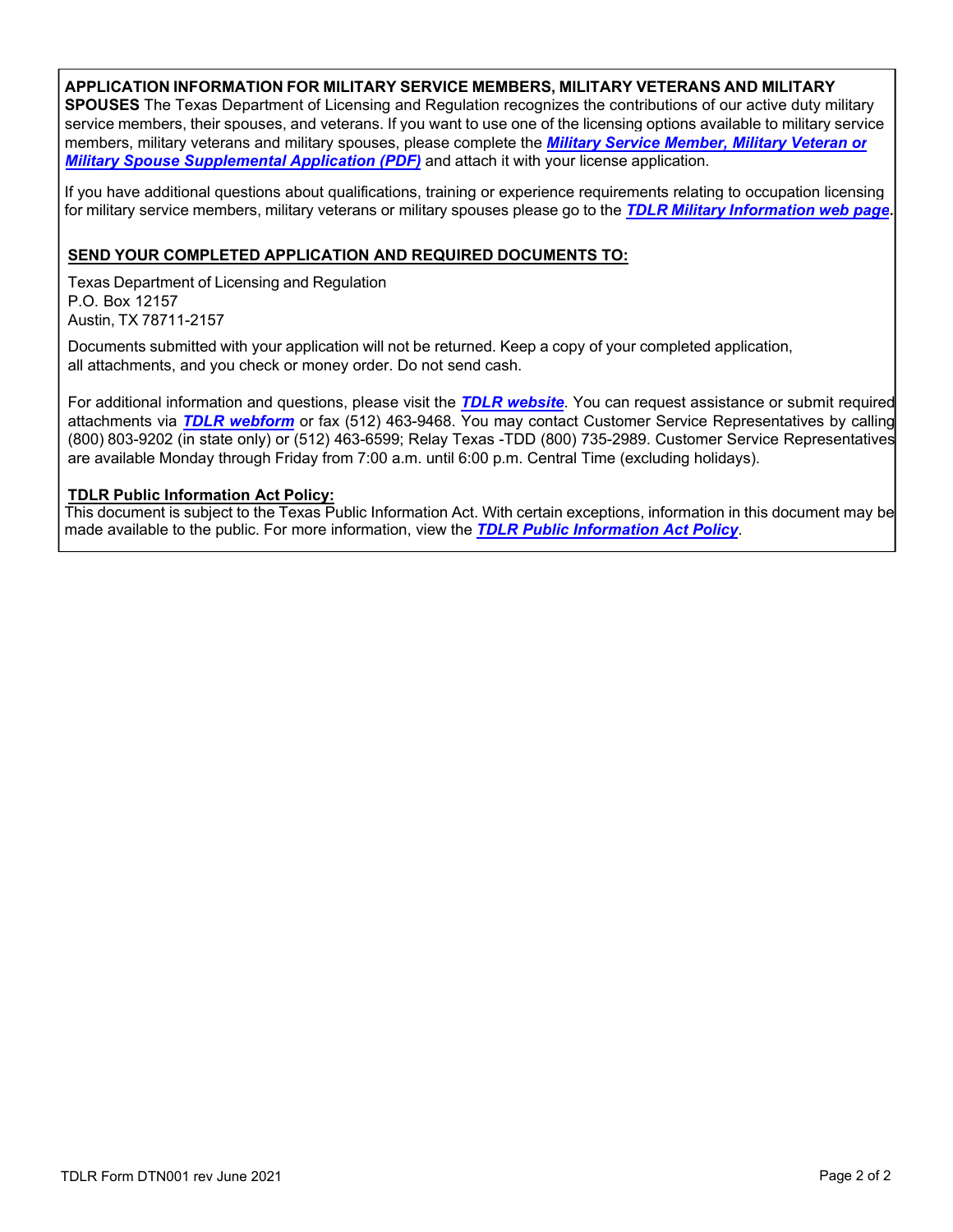

# **TEXAS DEPARTMENT OF LICENSING & REGULATION**

P.O. Box 12157 • Austin, Texas 78711-2157<br>www.tdlr.texas.gov

# **DIETITIAN LICENSE APPLICATION**

| DO NOT WRITE ABOVE THIS LINE                                                                                                                                  |                                                                                       |  |                                                                         |             |                      |  |
|---------------------------------------------------------------------------------------------------------------------------------------------------------------|---------------------------------------------------------------------------------------|--|-------------------------------------------------------------------------|-------------|----------------------|--|
|                                                                                                                                                               |                                                                                       |  | <b>Licensed Dietitian Fee: \$108</b>                                    |             |                      |  |
| (FEE IS NON-REFUNDABLE)                                                                                                                                       |                                                                                       |  |                                                                         |             |                      |  |
| This completed form must be accompanied by any required documents and the application fee                                                                     |                                                                                       |  |                                                                         |             |                      |  |
| 1. Name:<br>2. Gender:                                                                                                                                        |                                                                                       |  |                                                                         |             |                      |  |
|                                                                                                                                                               |                                                                                       |  |                                                                         |             | $\Box$ M<br>-IF      |  |
| 3. Date of Birth:                                                                                                                                             | Last<br>4. Social Security Number:                                                    |  | Middle Name<br>First<br>5. Email Address:                               | Suffix      |                      |  |
|                                                                                                                                                               |                                                                                       |  |                                                                         |             |                      |  |
| Month Day<br>Year                                                                                                                                             | See Instruction Sheet for Disclosure Information                                      |  | Ex: johndoe@aol.com) See Instructions Sheet for Disclosure Information) |             |                      |  |
| 6. Personal Phone Number:                                                                                                                                     |                                                                                       |  | 7. Business Phone Number:                                               |             |                      |  |
|                                                                                                                                                               |                                                                                       |  |                                                                         |             |                      |  |
| Number<br>Area Code                                                                                                                                           |                                                                                       |  | Number<br>Area Code                                                     |             |                      |  |
| 8. Mailing Address:                                                                                                                                           |                                                                                       |  |                                                                         |             |                      |  |
|                                                                                                                                                               |                                                                                       |  |                                                                         |             |                      |  |
|                                                                                                                                                               | (P.O. Box, Number, Street Name/Apartment Number)                                      |  |                                                                         |             |                      |  |
|                                                                                                                                                               |                                                                                       |  |                                                                         |             |                      |  |
|                                                                                                                                                               |                                                                                       |  |                                                                         |             |                      |  |
| City                                                                                                                                                          |                                                                                       |  | State                                                                   | Zip Code    |                      |  |
|                                                                                                                                                               | 9. I am a Registered Dietitian through the Commission on Dietetic Registration (CDR). |  |                                                                         |             |                      |  |
|                                                                                                                                                               |                                                                                       |  |                                                                         |             |                      |  |
| Registration number:                                                                                                                                          |                                                                                       |  | <b>Expiration Date:</b>                                                 |             |                      |  |
|                                                                                                                                                               |                                                                                       |  |                                                                         |             |                      |  |
| 10. I have successfully completed the Texas Jurisprudence exam and have attached the<br>Certificate of completion with this application.<br>Yes<br>No         |                                                                                       |  |                                                                         |             |                      |  |
|                                                                                                                                                               |                                                                                       |  |                                                                         |             |                      |  |
|                                                                                                                                                               |                                                                                       |  |                                                                         |             |                      |  |
| 11. Do you possess professional license(s), certificate(s), or registration(s) issued by another<br>state(s), jurisdiction, or territory?<br>Yes<br><b>No</b> |                                                                                       |  |                                                                         |             |                      |  |
| If yes, a license verification form must be completed by the state regulatory agency in each state from which you                                             |                                                                                       |  |                                                                         |             |                      |  |
| hold or ever held a license to practice. Give license or certificate number(s), title(s), and the name(s) and address(s)                                      |                                                                                       |  |                                                                         |             |                      |  |
|                                                                                                                                                               | of the jurisdiction(s) issuing the license(s) or certificate(s).                      |  |                                                                         |             |                      |  |
| 12. Have you ever been licensed as a Dietitian in the State of Texas?                                                                                         |                                                                                       |  |                                                                         |             | $\Box$ Yes $\Box$ No |  |
| If Yes, give your previous license number and name if different from #1 above:                                                                                |                                                                                       |  |                                                                         |             |                      |  |
|                                                                                                                                                               |                                                                                       |  |                                                                         |             |                      |  |
|                                                                                                                                                               |                                                                                       |  |                                                                         |             |                      |  |
|                                                                                                                                                               |                                                                                       |  |                                                                         |             |                      |  |
|                                                                                                                                                               |                                                                                       |  |                                                                         |             |                      |  |
| Last                                                                                                                                                          |                                                                                       |  | First                                                                   | Middle Name |                      |  |
|                                                                                                                                                               |                                                                                       |  |                                                                         |             |                      |  |
|                                                                                                                                                               |                                                                                       |  |                                                                         |             |                      |  |
| State                                                                                                                                                         | License Number                                                                        |  |                                                                         |             |                      |  |